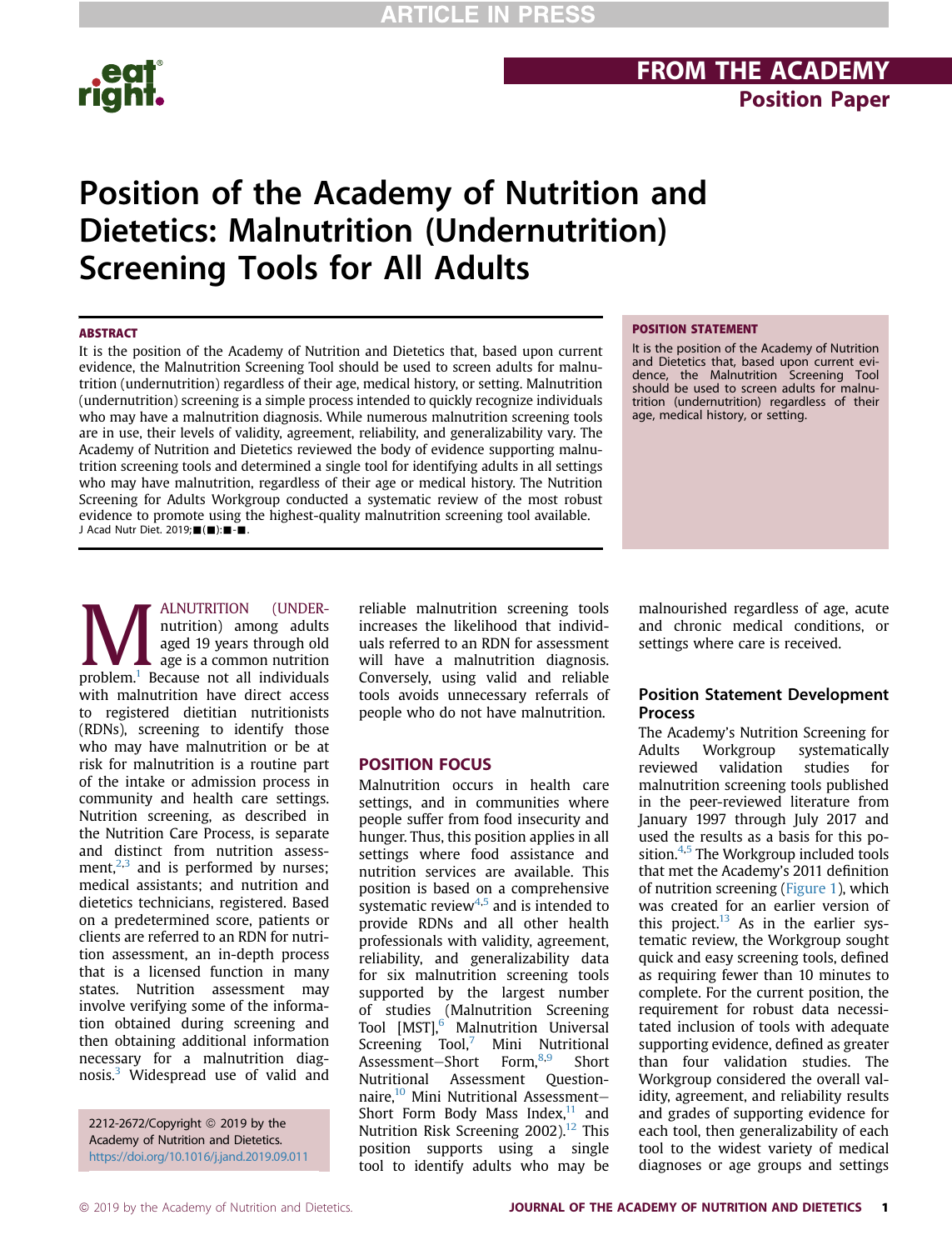### **ARTICLE IN PRESS**

Definition: Nutrition screening is the process of identifying patients, clients, or groups who may have a nutrition diagnosis and benefit from nutrition assessment and intervention by a registered dietitian nutritionist (RDN).

Key considerations:

- May be conducted in any practice setting as appropriate
- Tools should be quick, easy to use, valid, and reliable for the patient population or setting
- Tools and parameters are established by RDNs, but the screening process may be carried out by nutrition and dietetics technician, registered and other trained personnel
- Nutrition screening and rescreening should occur within an appropriate time frame for the setting.

Figure 1. The Academy of Nutrition and Dietetics' definition and key considerations for nutrition screening. (Reprinted with permission from Skipper and colleagues<sup>13</sup>;  $\odot$  2012 American Society for Parenteral and Enteral Nutrition.)

and ranked the tools accordingly (Figure 2). The position paper was posted for public comment before publication.

.<br>It is the position of the Academy of Nutrition and Dietetics that, based upon current evidence, the MST should be used to screen adults for malnutrition (undernutrition) regardless of their age, medical history, or setting.

Ferguson and colleagues<sup>6</sup> developed the MST to detect malnutrition or risk for malnutrition. Between 1999 and 2017, the MST was validated in acute, long-term, rehabilitation, and ambulatory care and oncology clinics in at least nine different countries. $15-33$ These studies revealed that the MST exhibited a moderate degree of validity, a moderate degree of agreement, and a moderate degree of inter-rater reliability in identifying malnutrition risk in adults (Figure 2). The strength of evidence for the MST is Grade I, good/ strong with good generalizability. $4,5,14$ Some of the other tools also had high or moderate validity, agreement, or reliability, but were not supported by Grade I evidence or good generalizability.<sup>4,5</sup>

while disease-, age-, or setting-specific malnutrition screening tools exist, most organizations where malnutrition screening occurs have clients or patients of different ages with one or more medical problems and provide nutrition care in a variety of settings. The value of using different screening tools for individuals with different personal characteristics is unclear, and subject to practical limitations. It is appropriate to implement the screening tool that will most accurately identify

adults who may have malnutrition. Institutions and programs that implement the MST should have data available to consistently compare the populations screened for malnutrition, predict the resources for needed treatment, and support research.

Based upon the best available evidence, $4.5$  the Academy advocates that RDNs:

- Assume a strong leadership role in implementing the MST. A benefit to society occurs if individuals who may have malnutrition obtain nutrition assessment and intervention services from an RDN. This benefit is not without cost because of the time required for an RDN to complete a nutrition assessment. Thus, the impact of changes to screening procedures affects the amount of RDN time available to provide other required nutrition services and provides justification for RDNs to select and oversee implementation of malnutrition screening tools.
- Implement the MST without changes to the wording of the questions or the scoring system for referrals as originally presented.<sup>6</sup> Adding items, modifying questions, or interpreting scores differently than intended by the authors of the tool should be avoided, as these changes invalidate the MST. Individual patients or clients with an MST score of  $\geq$ 2 should achieve the greatest benefit from an RDN referral.
- Provide ongoing training to paraprofessionals who administer the MST and monitor the impact of the screening and referral process by summarizing data from individuals with malnutrition.
- Abandon all unvalidated malnutrition screening tools (eg, pressure injury and illness severity tools), including tools that were validated, then modified without rigorous revalidation against a standard definition of malnutrition.
- Discourage strongly the development of new screening tools in favor of further validating existing tools, $13$  especially in adults between the ages of 19 and 49 years, over age 90 years, and in community and longterm care settings.
- Research the costs and outcomes of the malnutrition screening procedure. Minimal data exist on the financial implications of the proper identification of patients who do or do not have malnutrition or the costs of the screening procedure. $4,5$  Obtaining these data could enable the projection of malnutrition assessment and intervention cost and should be a research priority.
- Research the minimum level of education and training needed to accurately administer the MST and develop education and training materials to facilitate consistency among users.
- Develop partnerships with patient advocacy groups, other health care professional organizations, and policy makers to implement the MST.

### **CONCLUSIONS**

**The amount and quality of evidence for** validated malnutrition screening tools has grown considerably since an earlier review of the topic. This additional evidence supports using a single tool,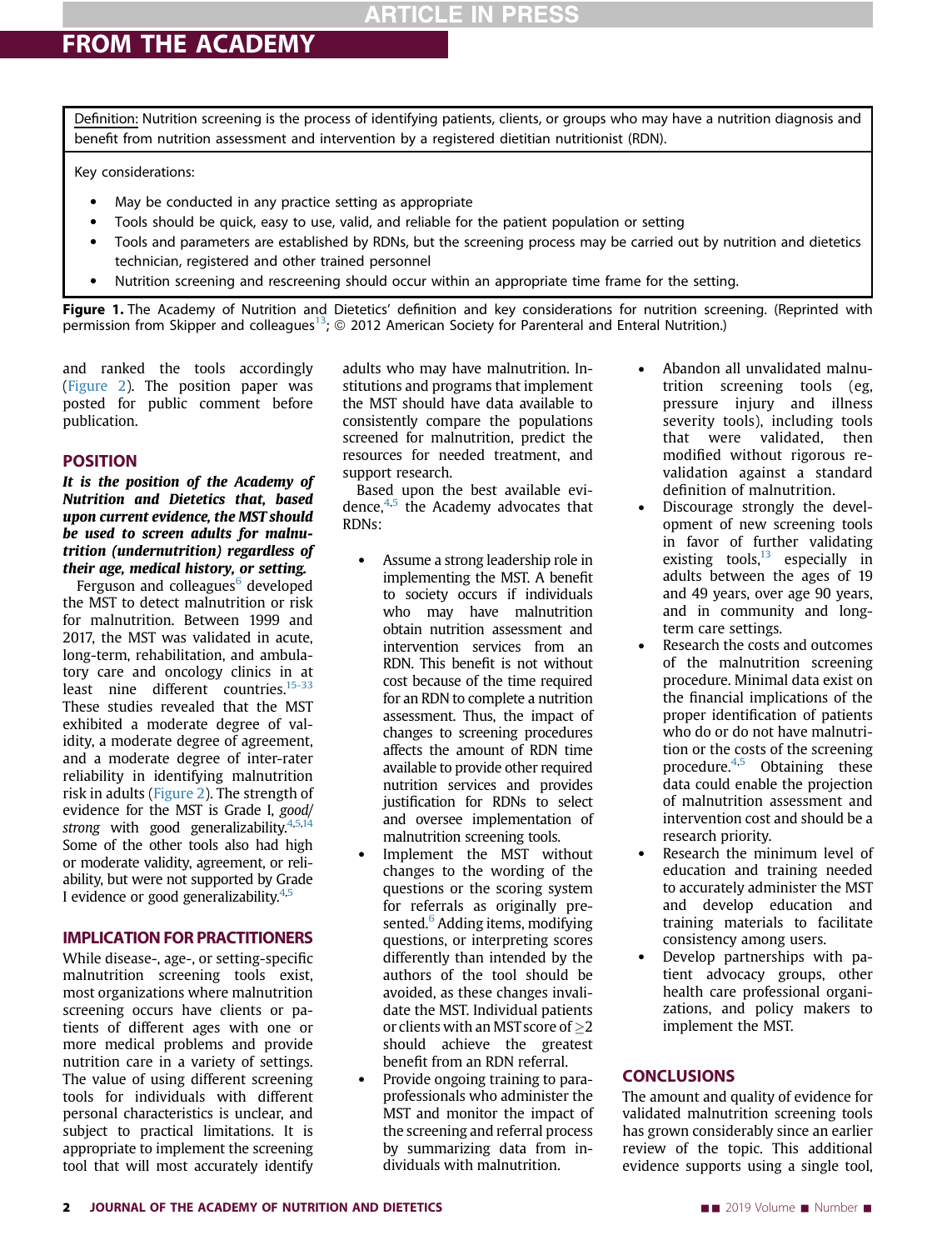| <b>VALIDITY<sup>a</sup></b> |             |             |                                        |                                        |                                                |                               |                                 |                                      |                                                          |
|-----------------------------|-------------|-------------|----------------------------------------|----------------------------------------|------------------------------------------------|-------------------------------|---------------------------------|--------------------------------------|----------------------------------------------------------|
| <b>TOOL</b>                 | Sensitivity | Specificity | <b>Positive</b><br>Predictive<br>Value | <b>Negative</b><br>Predictive<br>Value | <b>OVERALL</b><br><b>VALIDITY</b> <sup>b</sup> | <b>AGREEMENT</b> <sup>a</sup> | <b>RELIABILITY</b> <sup>a</sup> | <b>GENERALIZABILITY</b> <sup>C</sup> | <b>EVIDENCE</b><br>GRADE,<br><b>STRENGTH<sup>d</sup></b> |
| MSTe                        | Moderate    | Moderate    | Moderate                               | Moderate                               | <b>MODERATE</b>                                | <b>MODERATE</b>               | <b>MODERATE</b>                 | Good                                 | I, Good/strong                                           |
| <b>MUST<sup>f</sup></b>     | Moderate    | Moderate    | Moderate                               | High                                   | <b>HIGH</b>                                    | <b>MODERATE</b>               | <b>MODERATE</b>                 | Fair                                 | II, Fair                                                 |
| MNA-SF <sup>9</sup>         | Moderate    | Moderate    | Low                                    | Moderate                               | <b>MODERATE</b>                                | <b>LOW</b>                    | <b>MODERATE</b>                 | Fair                                 | II, Fair                                                 |
| SNAQ <sup>h</sup>           | Moderate    | High        | Low                                    | High                                   | <b>MODERATE</b>                                |                               | <b>MODERATE</b>                 | Fair                                 | II, Fair                                                 |
| MNA-SF-BMI                  | Moderate    | Moderate    | Moderate                               | High                                   | <b>HIGH</b>                                    | <b>MODERATE</b>               | –                               | Limited                              | II, Fair                                                 |
| NRS-2002                    | Moderate    | High        | Moderate                               | Moderate                               | <b>MODERATE</b>                                | <b>MODERATE</b>               | –                               | Limited                              | II, Fair                                                 |

 $^{\rm a}$ Sensitivity, specificity, positive predictive value, negative predictive value cutoffs: High: 90% to 100%, moderate: 80% to  $\leq$ 89%, low:  $\leq$ 79%; agreement and reliability  $\kappa$ cutoffs: High: 0.8 to 1; moderate: 0.6 to  $\leq$ 7.9; low:  $\leq$ 5.9.

 $b$ See Figure 3 in Skipper and colleagues<sup>4</sup> for the algorithm to determine the overall validity.

<sup>c</sup>The Workgroup determined generalizability based on usefulness of each tool across the broadest array of adult age groups, locations, diseases, and treatments according to evidence.

<sup>d</sup>Elements considered in the evidence grade include quality of the evidence, consistency of results across studies, quantity of studies, and number of subjects, clinical impact of outcomes, and generalizability to population of interest. $14$ 

<sup>e</sup>MST=Malnutrition Screening Tool.

 $f$ MUST $=$ Malnutrition Universal Screening Tool.

<sup>g</sup>MNA-SF=Mini Nutritional Assessment—Short Form.

<sup>h</sup>SNAQ=Short Nutritional Assessment Questionnaire.

<sup>i</sup>MNA-SF-BMI=Mini Nutritional Assessment—Short Form Body Mass Index.

<sup>j</sup>NRS-2002=Nutrition Risk Screening 2002.

Figure 2. Validity, agreement, reliability, generalizability, and strength of evidence of adult malnutrition (undernutrition) screening tools.

JOURNAL OF THE ACADEMY OF NUTRITION AND DIETETICS

JOURNAL OF THE ACADEMY OF NUTRITION AND DIETETICS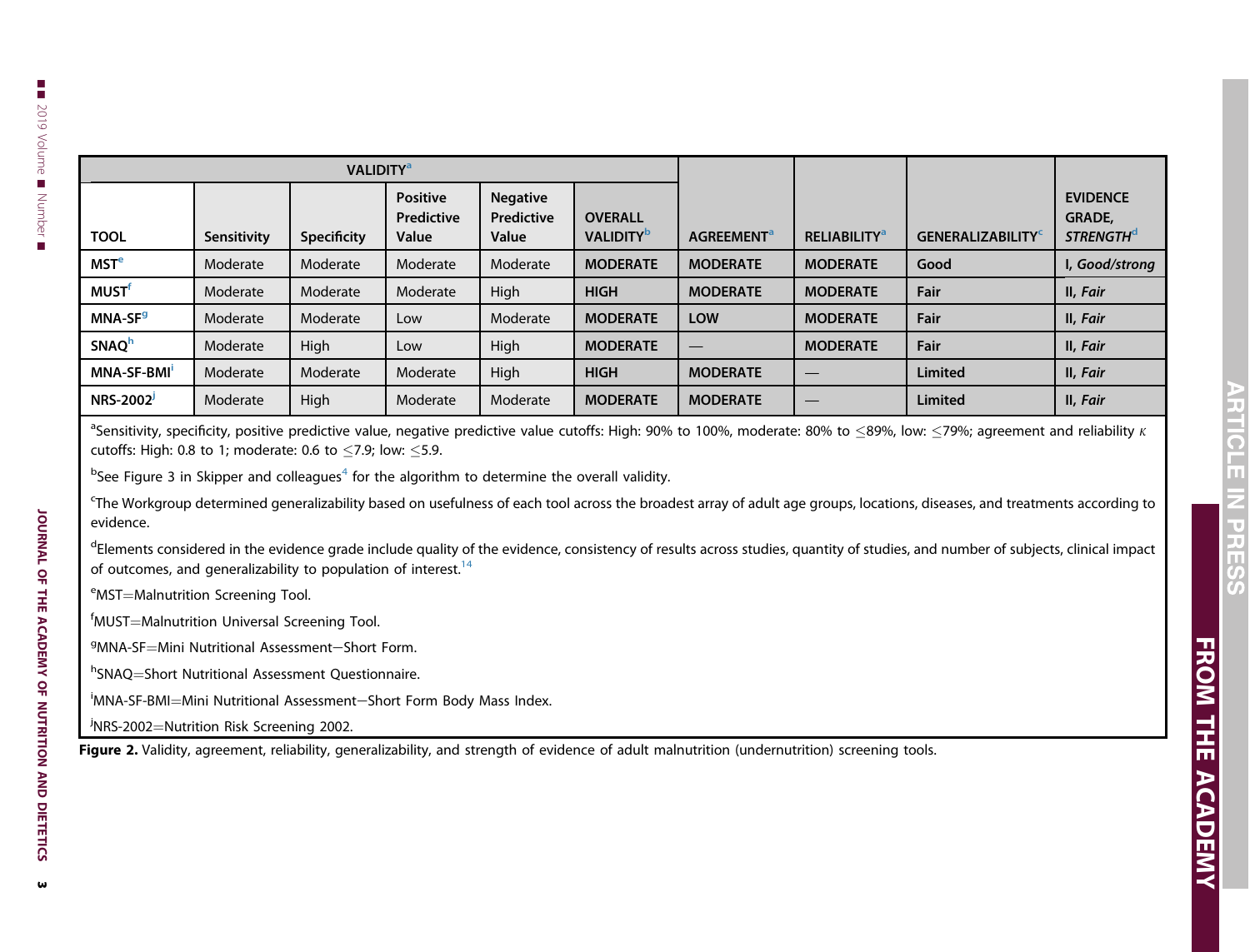# FROM THE ACADEMY

the MST, to screen all adults for malnutrition (undernutrition) in all settings where malnutrition screening occurs. Replacing other malnutrition screening tools, especially those not rigorously validated, with the MST is expected to identify persons with malnutrition and provide consistent data to support nutrition practice and policy.

### References

- 1. White JV, Guenter P, Jensen G, Malone A, Schofield M. Consensus statement: Academy of Nutrition and Dietetics and American Society for Parenteral and Enteral Nutrition: Characteristics recommended for the identification and documentation of adult malnutrition (undernutrition). JPEN J Parenter Enteral Nutr. 2012;36(3):275-283.
- 2. Swan WI, Vivanti A, Hakel-Smith NA, et al. Nutrition Care Process and Model Update: Toward realizing patient centered care and outcomes management. J Acad Nutr Diet. 2017;117(12):2003-2014.
- 3. Field LB, Hand RK. Differentiating malnutrition screening and assessment: A nutrition care process perspective. J Acad Nutr Diet. 2015;115(5):824-828.
- Skipper A, Coltman A, Tomesko J, et al. 2018 Evidence Analysis Library Systematic Review of Adult Malnutrition (Undernutrition) Screening. J Acad Nutr Diet. 2019 (in press).
- 5. Academy of Nutrition and Dietetics Evidence Analysis Library. Nutrition screening adults (NSA) systematic review (2016-2018). www.andeal.org/nsa. Published 2018. Accessed July 31, 2019.
- 6. Ferguson M, Capra S, Bauer J, Banks M. Development of a valid and reliable malnutrition screening tool for adult acute hospital patients. Nutrition. 1999;15(6):458-464.
- 7. British Association for Parenteral and Enteral Nutrition (BAPEN). Screening and Malnutrition Universal Screening Tool (MUST). https://www.bapen.org.uk/ screening-and-must/must. Updated April 25, 2016. Accessed May 23, 2018.
- 8. Cohendy R, Rubenstein LZ, Eledjam JJ. The Mini Nutritional Assessment-Short Form for preoperative nutritional evaluation of<br>elderly patients. Aging (Milano). (Milano). 2001;13(4):293-297.
- 9. Rubenstein LZ, Harker JO, Salva A, Guigoz Y, Vellas B. Screening for undernutrition in geriatric practice: Developing the short-form mini-nutritional assessment (MNA-SF). J Gerontology. 2001;56(6): M366-M372.
- 10. Kruizenga HM, Seidellb JC, de Vetc HCW, Wierdsmaa NJ, van Bokhorst-de van der Schuerena MAE. Development and validation of a hospital screening tool for malnutrition: The short nutritional assessment questionnaire (SNAQ). Clin Nutr. 2005;24(1):75-82.
- 11. Kaiser MJ, Bauer JM, Ramsch C, et al. Validation of the Mini Nutritional Assessment short-form (MNA-SF): A practical tool for identification of nutritional status. *I Nutr Health Aging* J Nutr Health Aging. 2009;13(9):782-788.
- 12. Kondrup J, Allison SP, Elia M, et al. ESPEN guidelines for nutrition screening 2002. Clin Nutr. 2003;22(4):415-421.
- 13. Skipper A, Ferguson M, Thompson K, Castellanos VH, Porcari J. Nutrition screening tools: An analysis of the evidence. JPEN J Parenter Enteral Nutr. 2012;36(3):292-298.
- 14. Handu D, Moloney L, Wolfram T, Ziegler P, Acosta A, Steiber A. Academy of Nutrition and Dietetics methodology for conducting systematic reviews for the Evidence<br>Analysis Library. J Acad Nutr Diet. J Acad Nutr Diet. 2016;116(2):311-318.
- 15. Abbott J, Teleni L, McKavanagh D, Watson J, McCarthy A, Isenring E. A novel, automated nutrition screening system as a predictor of nutritional risk in an oncology day treatment unit (ODTU). Support Care Cancer. 2014;22(8):2107-2112.
- 16. Arribas L, Hurtos L, Sendros MJ, et al. NUTRISCORE: A new nutritional screening tool for oncological outpatients. Nutrition. 2017;33:297-303.
- 17. Bell JJ, Bauer JD, Capra S. The malnutrition screening tool versus objective measures to detect malnutrition in hip fracture. J Hum Nutr Diet. 2013;26(6):519-526.
- 18. Ferguson ML, Bauer J, Gallagher B, Capra S, Christie DR, Mason BR. Validation of a malnutrition screening tool for patients receiving radiotherapy. Australas Radiol. 1999;43(3):325-327.
- 19. Gabrielson DK, Scaffidi D, Leung E, et al. Use of an abridged scored Patient-Generated Subjective Global Assessment (abPG-SGA) as a nutritional screening tool for cancer patients in an outpatient setting. Nutr Cancer. 2013;65(2):234-239.
- 20. Isenring E, Cross G, Daniels L, Kellett E, Koczwara B. Validity of the malnutrition screening tool as an effective predictor of nutritional risk in oncology outpatients receiving chemotherapy. Support Care Cancer. 2006;14(11):1152-1156.
- 21. Isenring EA, Bauer JD, Banks M, Gaskill D. The Malnutrition Screening Tool is a useful tool for identifying malnutrition risk in residential aged care. J Hum Nutr Diet. 2009;22(6):545-550.
- 22. Isenring EA, Banks M, Ferguson M, Bauer JD. Beyond malnutrition screening:

Appropriate methods to guide nutrition care for aged care residents. J Acad Nutr Diet. 2012;112(3):376-381.

- 23. Lawson CS, Campbell KL, Dimakopoulos I, Dockrell ME. Assessing the validity and reliability of the MUST and MST nutrition screening tools in renal inpatients. *J Ren* Nutr. 2012;22(5):499-506.
- 24. Nor Azian MZ, Suzana S, Romzi MA. Sensitivity, specificity, predictive value and inter-rater reliability of malnutrition screening tools in hospitalised adult patients. Malays J Nutr. 2014;20(2):209-219.
- 25. Nursal TZ, Noyan T, Atalay BG, Koz N, Karakayali H. Simple two-part tool for screening of malnutrition. Nutrition. 2005;21(6):659-665.
- 26. Shaw C, Fleuret C, Pickard JM, Mohammed K, Black G, Wedlake L. Comparison of a novel, simple nutrition screening tool for adult oncology inpatients and the Malnutrition Screening Tool (MST) against the Patient-Generated Subjective Global Assessment (PG-SGA). Support Care Cancer. 2015;23(1):47-54.
- 27. Ulltang M, Vivanti AP, Murray E. Malnutrition prevalence in a medical assessment and planning unit and its association with hospital readmission. Aust Health Rev. 2013;37(5):636-641.
- 28. Wu ML, Courtney MD, Shortridge-Baggett LM, Finlayson K, Isenning EA. Validity of the malnutrition screening tool for older adults at high risk of hospital readmission. J Gerontol Nurs. 2012;38(6):38-45.
- 29. Young AM, Kidston S, Banks MD, Mudge AM, Isenring EA. Malnutrition screening tools: Comparison against two validated nutrition assessment methods in older medical inpatients. Nutrition. 2013;29(1):101-106.
- 30. Abe Vicente M, Barão K, Silva TD, Forones NM. What are the most effective methods for assessment of nutritional status in outpatients with gastric and colorectal cancer? Nutr Hosp. 2013;28(3): 585-591.
- 31. Hogan D, Lan LT, Diep DT, Gallegos D, Collins PF. Nutritional status of Vietoutpatients obstructive pulmonary disease. J Hum Nutr Diet. 2017;30(1):83-89.
- 32. Marshall S, Young A, Bauer J, Isenring E. Nutrition Screening in Geriatric Rehabilitation: Criterion (Concurrent and Predictive) Validity of the Malnutrition Screening Tool and the Mini Nutritional Assessment-Short Form. J Acad Nutr Diet. 2016;116(5):795-801.
- 33. Neelemaat F, Meijers J, Kruizenga H, van Ballegooijen H, van Bokhorst-de van der Schueren M. Comparison of five malnutrition screening tools in one hospital inpatient sample. J Clin Nurs. 2011;20(15- 16):2144-2152.